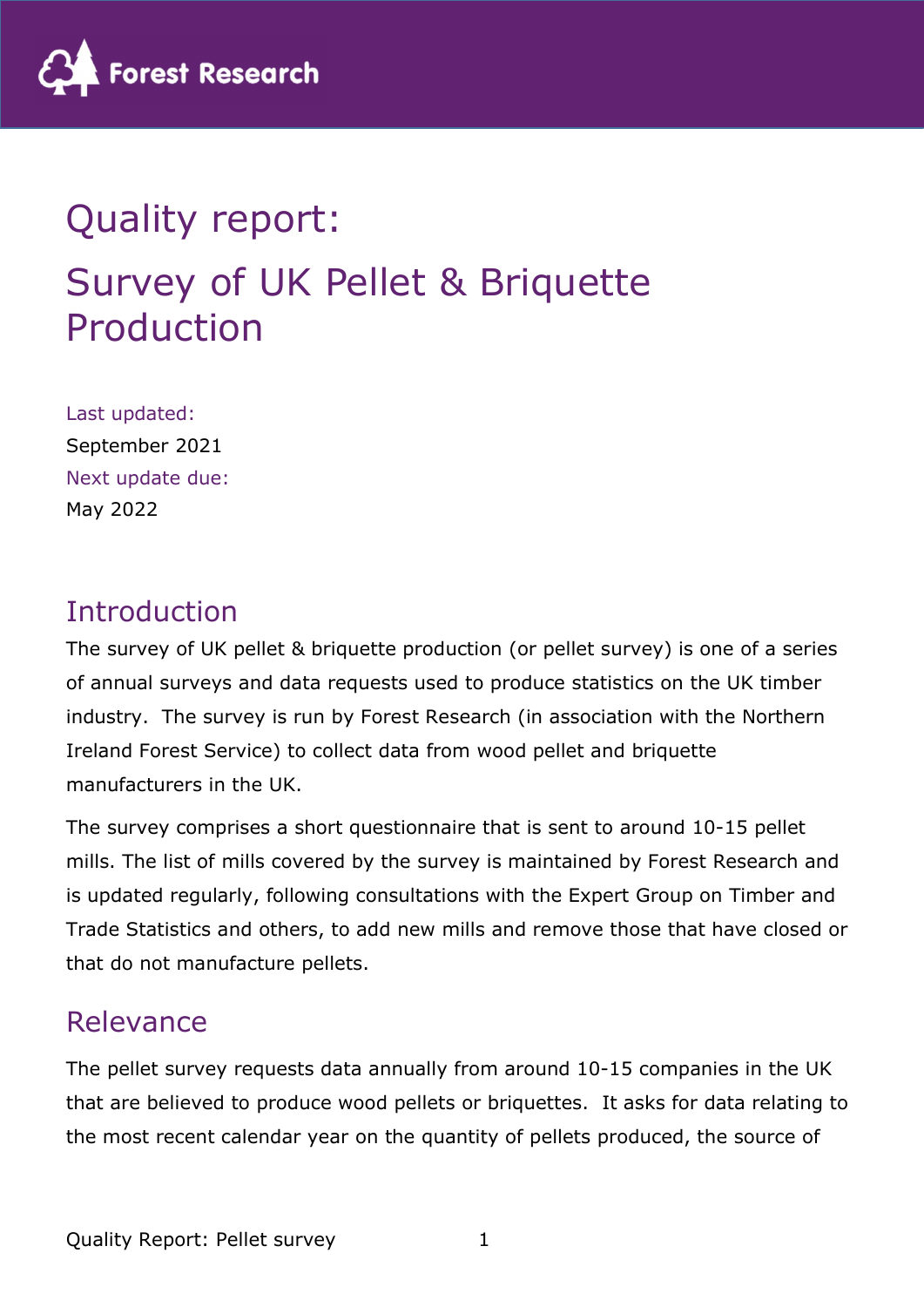

fibres used, the origin of wood used and product markets for pellets, and (since 2014) certification.

The main uses of the pellet survey include:

- Trends in the volume of pellets & briquettes produced in the UK are monitored by the Forestry Commission, Devolved Administrations, the UK timber industry and others;
- Data on UK pellet production are provided to international organisations (UN Economic Commission for Europe, UN Food and Agriculture Organisation and others) as part of the Joint Forest Sector Questionnaire (covering wood production and trade).

The Expert Group on Timber and Trade Statistics (EGTTS), comprising representatives from the UK timber industry, the Forestry Commission, Scottish Forestry, Natural Resources Wales and Northern Ireland Forest Service are consulted regularly to ensure that UK wood production and trade statistics remain relevant to users. Further information on the EGTTS is available at www.forestresearch.gov.uk/tools-and-resources/statistics/about-ourstatistics/expert-group-on-timber-and-trade-statistics/.

#### **Accuracy**

As the survey approaches all relevant businesses, there are no sampling errors. The overall response rate to the survey of UK pellet and briquette production in 2020 was 33% (i.e. 5 of the 15 pellet mills approached). The weighted response rate (taking account of the estimated pellet & briquette production by each pellet mill covered by the survey) was 100%.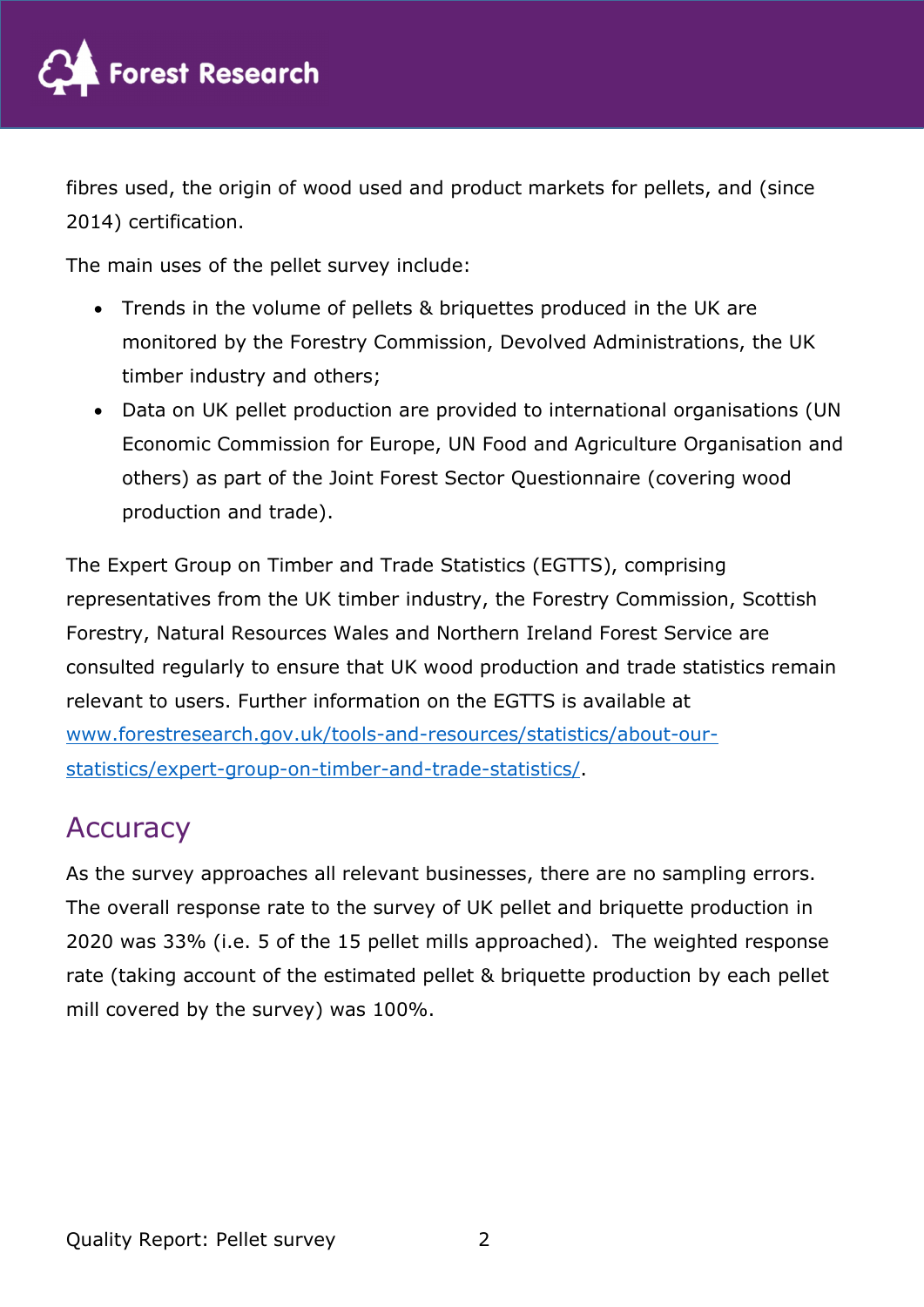

# Timeliness and punctuality

Provisional results from the survey of round fencing manufacturers are released in UK Wood Production and Trade: provisional figures in mid-May, 4.5 months after the end of the reference period (calendar year).

Final results are published in Forestry Statistics at end September, 9 months after the end of the reference period (calendar year).

## Accessibility and clarity

The annual Forestry Statistics publication, available on the Forest Research website at www.forestresearch.gov.uk/statistics provides the most comprehensive results from the fencing survey, including background information on the data collected, response rates, methodology, revisions and reporting. Forestry Statistics is published in line with Forest Research's website accessibility statement.

Excel and ODS versions of all tables in UK Wood Production and Trade: provisional figures and Forestry Statistics are available to download from the Forest Research website.

# **Comparability**

The survey of UK pellet & briquette production was run for the first time in 2010 to collect data for the year ending December 2009.

The survey was refined for the collection of 2010 data, in response to consultation with the Expert Group on Timber and Trade Statistics and suggestions/issues raised by users and data providers, to collect additional detail on source of fibres used.

### Coherence

There are no other known sources of data on UK pellet and briquette production, although estimates of pellet production in Scotland are provided in the annual Woodfuel Demand and Usage in Scotland reports produced by Scottish Forestry.